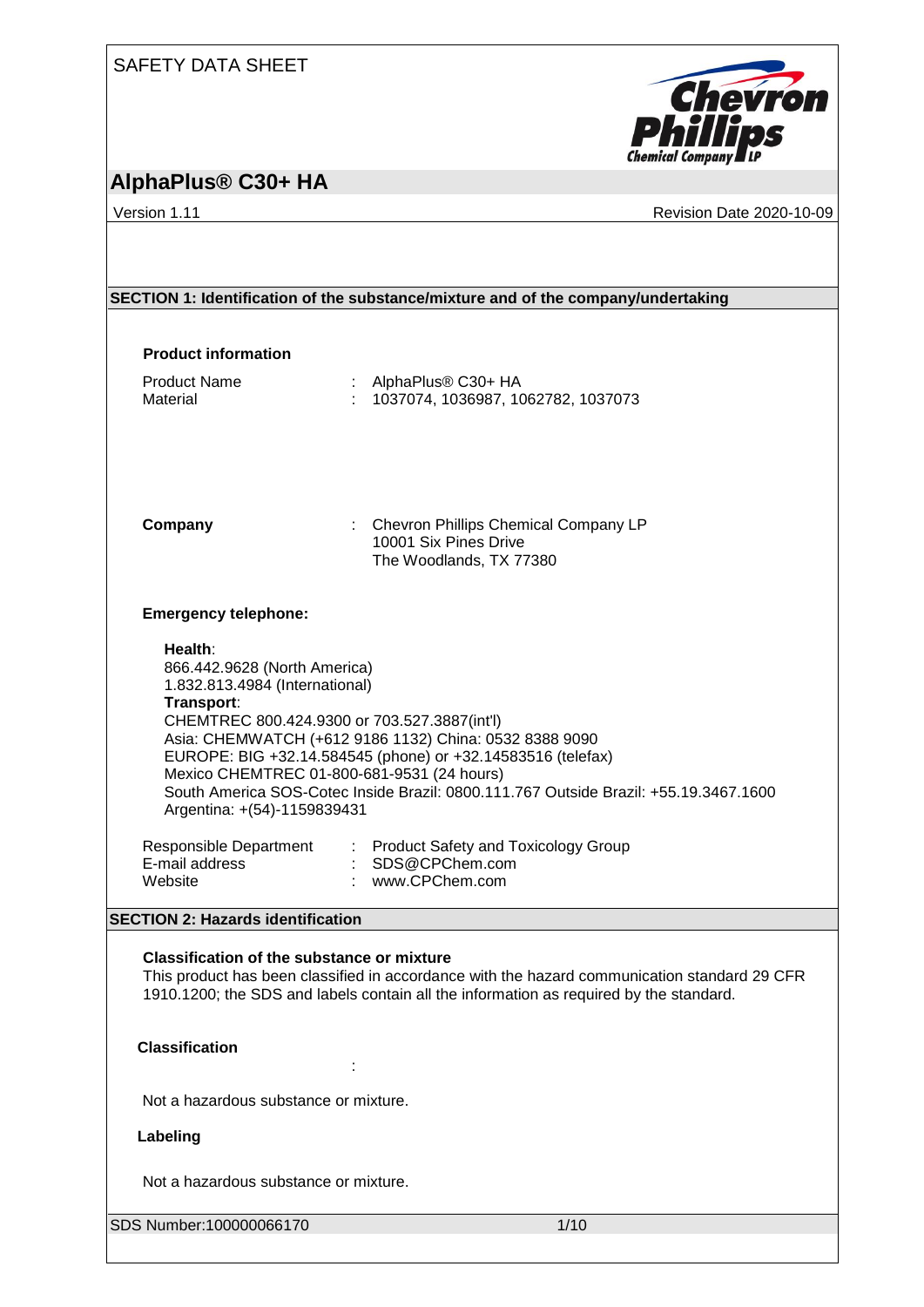|                                                                                                          | SAFETY DATA SHEET                                                                                                                                                                                                               |  |  |  |
|----------------------------------------------------------------------------------------------------------|---------------------------------------------------------------------------------------------------------------------------------------------------------------------------------------------------------------------------------|--|--|--|
| AlphaPlus <sup>®</sup> C30+ HA                                                                           |                                                                                                                                                                                                                                 |  |  |  |
| Version 1.11                                                                                             | <b>Revision Date 2020-10-09</b>                                                                                                                                                                                                 |  |  |  |
|                                                                                                          |                                                                                                                                                                                                                                 |  |  |  |
| <b>Carcinogenicity:</b>                                                                                  |                                                                                                                                                                                                                                 |  |  |  |
| <b>IARC</b>                                                                                              | No ingredient of this product present at levels greater than or<br>equal to 0.1% is identified as probable, possible or confirmed                                                                                               |  |  |  |
| <b>NTP</b>                                                                                               | human carcinogen by IARC.<br>No ingredient of this product present at levels greater than or<br>equal to 0.1% is identified as a known or anticipated carcinogen                                                                |  |  |  |
| <b>ACGIH</b>                                                                                             | by NTP.<br>No ingredient of this product present at levels greater than or<br>equal to 0.1% is identified as a carcinogen or potential carcinogen<br>by ACGIH.                                                                  |  |  |  |
| <b>SECTION 3: Composition/information on ingredients</b>                                                 |                                                                                                                                                                                                                                 |  |  |  |
| Synonyms                                                                                                 | NAO C30+ HA                                                                                                                                                                                                                     |  |  |  |
| Molecular formula                                                                                        | Polymer                                                                                                                                                                                                                         |  |  |  |
| Component<br>Ethene, Homopolymer, Distn. Residues<br>Contains no hazardous ingredients according to GHS. | CAS-No.<br>Weight %<br>260255-62-7<br>100                                                                                                                                                                                       |  |  |  |
|                                                                                                          |                                                                                                                                                                                                                                 |  |  |  |
| <b>SECTION 4: First aid measures</b>                                                                     |                                                                                                                                                                                                                                 |  |  |  |
|                                                                                                          |                                                                                                                                                                                                                                 |  |  |  |
| General advice                                                                                           | Do not leave the victim unattended.                                                                                                                                                                                             |  |  |  |
| If inhaled                                                                                               | If unconscious, place in recovery position and seek medical<br>÷.<br>advice. If symptoms persist, call a physician.                                                                                                             |  |  |  |
| In case of skin contact                                                                                  | Wash off immediately with plenty of water for at least 15<br>minutes.                                                                                                                                                           |  |  |  |
| In case of eye contact                                                                                   | Flush eyes with water as a precaution. Remove contact<br>lenses. Protect unharmed eye. Keep eye wide open while<br>rinsing. If eye irritation persists, consult a specialist.                                                   |  |  |  |
| If swallowed                                                                                             | Induce vomiting immediately and call a physician. Keep<br>respiratory tract clear. Do not give milk or alcoholic beverages.<br>Never give anything by mouth to an unconscious person. If<br>symptoms persist, call a physician. |  |  |  |
|                                                                                                          | <b>SECTION 5: Firefighting measures</b>                                                                                                                                                                                         |  |  |  |
| Flash point                                                                                              | 232°C (450°F)<br>÷                                                                                                                                                                                                              |  |  |  |
|                                                                                                          | Method: PMCC                                                                                                                                                                                                                    |  |  |  |
| Autoignition temperature                                                                                 | 391°C (736°F)<br>÷                                                                                                                                                                                                              |  |  |  |
| Unsuitable extinguishing<br>media                                                                        | High volume water jet.                                                                                                                                                                                                          |  |  |  |
| SDS Number:100000066170                                                                                  | 2/10                                                                                                                                                                                                                            |  |  |  |

ľ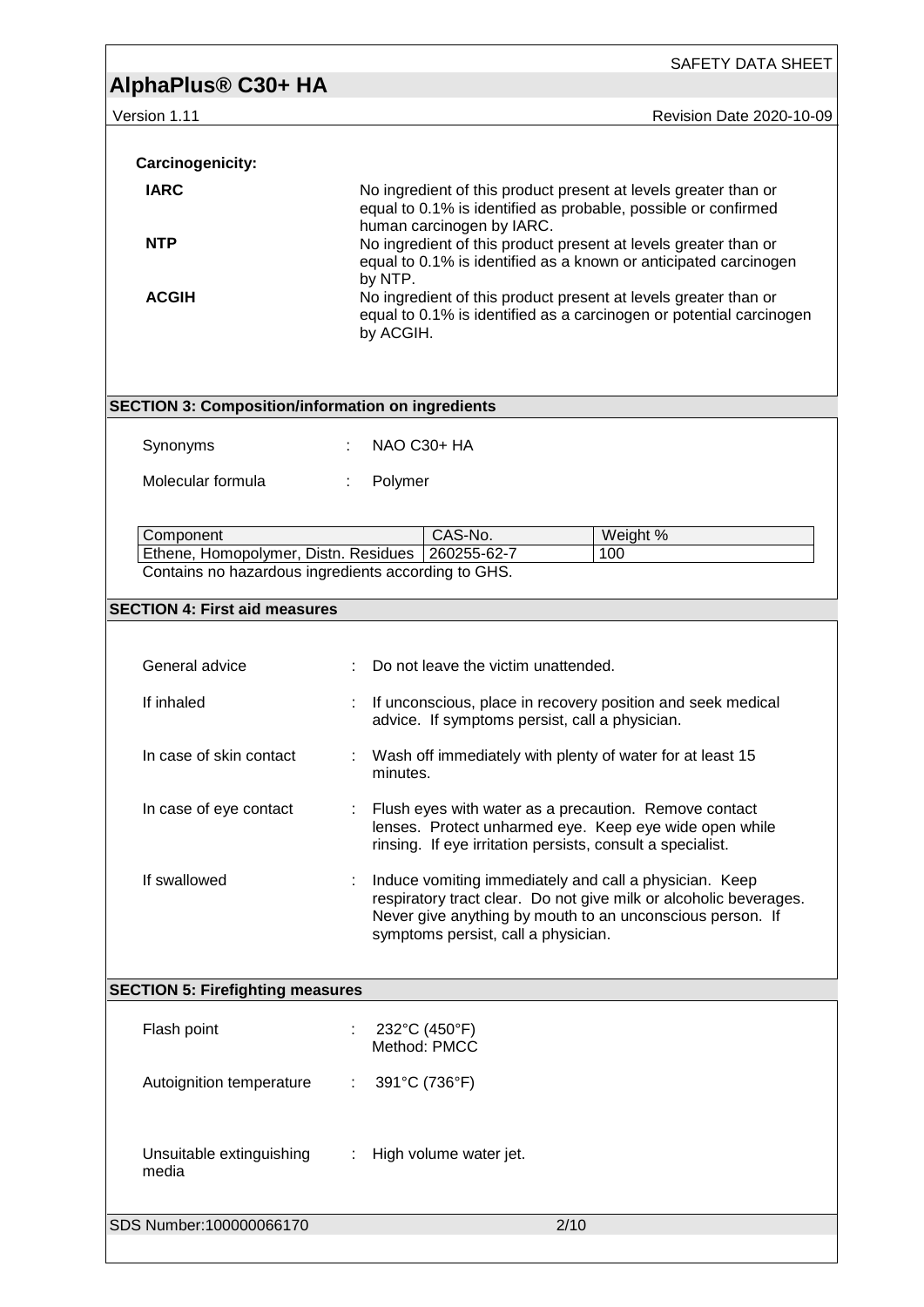|                                                         |    | <b>SAFETY DATA SHEET</b>                                                                                                                                                                                                                                                                                                                                                                                                                                                                                                                                                                                                       |  |
|---------------------------------------------------------|----|--------------------------------------------------------------------------------------------------------------------------------------------------------------------------------------------------------------------------------------------------------------------------------------------------------------------------------------------------------------------------------------------------------------------------------------------------------------------------------------------------------------------------------------------------------------------------------------------------------------------------------|--|
| AlphaPlus <sup>®</sup> C30+ HA                          |    |                                                                                                                                                                                                                                                                                                                                                                                                                                                                                                                                                                                                                                |  |
| Version 1.11                                            |    | Revision Date 2020-10-09                                                                                                                                                                                                                                                                                                                                                                                                                                                                                                                                                                                                       |  |
| Specific hazards during fire<br>fighting                |    | Standard procedure for chemical fires. Use extinguishing<br>measures that are appropriate to local circumstances and the<br>surrounding environment.                                                                                                                                                                                                                                                                                                                                                                                                                                                                           |  |
| Special protective<br>equipment for fire-fighters       |    | Wear self-contained breathing apparatus for firefighting if<br>necessary.                                                                                                                                                                                                                                                                                                                                                                                                                                                                                                                                                      |  |
| Further information                                     |    | Standard procedure for chemical fires. Use extinguishing<br>measures that are appropriate to local circumstances and the<br>surrounding environment.                                                                                                                                                                                                                                                                                                                                                                                                                                                                           |  |
| Fire and explosion<br>protection                        |    | : Provide appropriate exhaust ventilation at places where dust is<br>formed.                                                                                                                                                                                                                                                                                                                                                                                                                                                                                                                                                   |  |
| Hazardous decomposition<br>products                     | ÷. | No data available.                                                                                                                                                                                                                                                                                                                                                                                                                                                                                                                                                                                                             |  |
| <b>SECTION 6: Accidental release measures</b>           |    |                                                                                                                                                                                                                                                                                                                                                                                                                                                                                                                                                                                                                                |  |
|                                                         |    |                                                                                                                                                                                                                                                                                                                                                                                                                                                                                                                                                                                                                                |  |
| Personal precautions                                    |    | : Avoid dust formation. Avoid breathing dust.                                                                                                                                                                                                                                                                                                                                                                                                                                                                                                                                                                                  |  |
| Environmental precautions                               | ÷  | Prevent further leakage or spillage if safe to do so. If the<br>product contaminates rivers and lakes or drains inform<br>respective authorities.                                                                                                                                                                                                                                                                                                                                                                                                                                                                              |  |
| Methods for cleaning up                                 | ÷  | Keep in suitable, closed containers for disposal.                                                                                                                                                                                                                                                                                                                                                                                                                                                                                                                                                                              |  |
| <b>SECTION 7: Handling and storage</b>                  |    |                                                                                                                                                                                                                                                                                                                                                                                                                                                                                                                                                                                                                                |  |
| <b>Handling</b>                                         |    |                                                                                                                                                                                                                                                                                                                                                                                                                                                                                                                                                                                                                                |  |
| Advice on safe handling                                 |    | : For personal protection see section 8. Smoking, eating and<br>drinking should be prohibited in the application area. Dispose<br>of rinse water in accordance with local and national<br>regulations.                                                                                                                                                                                                                                                                                                                                                                                                                         |  |
| Advice on protection<br>against fire and explosion      |    | Provide appropriate exhaust ventilation at places where dust is<br>formed.                                                                                                                                                                                                                                                                                                                                                                                                                                                                                                                                                     |  |
| <b>Storage</b>                                          |    |                                                                                                                                                                                                                                                                                                                                                                                                                                                                                                                                                                                                                                |  |
| Requirements for storage<br>areas and containers        |    | Keep container tightly closed in a dry and well-ventilated place.<br>Electrical installations / working materials must comply with the<br>technological safety standards.                                                                                                                                                                                                                                                                                                                                                                                                                                                      |  |
| <b>SECTION 8: Exposure controls/personal protection</b> |    |                                                                                                                                                                                                                                                                                                                                                                                                                                                                                                                                                                                                                                |  |
|                                                         |    |                                                                                                                                                                                                                                                                                                                                                                                                                                                                                                                                                                                                                                |  |
| <b>Engineering measures</b>                             |    |                                                                                                                                                                                                                                                                                                                                                                                                                                                                                                                                                                                                                                |  |
|                                                         |    | Consider the potential hazards of this material (see Section 2), applicable exposure limits, job<br>activities, and other substances in the work place when designing engineering controls and selecting<br>personal protective equipment. If engineering controls or work practices are not adequate to prevent<br>exposure to harmful levels of this material, the personal protective equipment listed below is<br>recommended. The user should read and understand all instructions and limitations supplied with<br>the equipment since protection is usually provided for a limited time or under certain circumstances. |  |
| SDS Number:100000066170                                 |    | 3/10                                                                                                                                                                                                                                                                                                                                                                                                                                                                                                                                                                                                                           |  |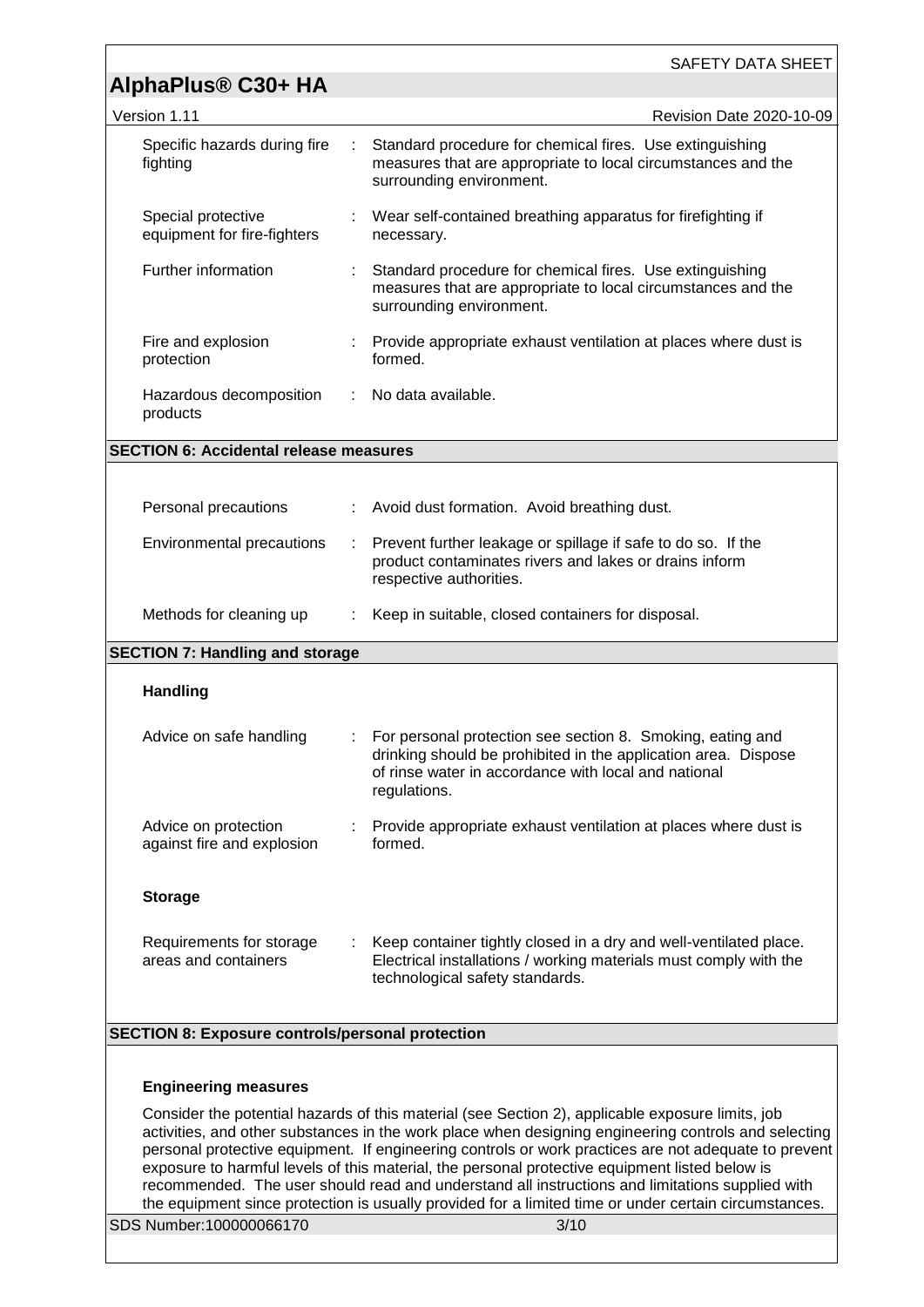SAFETY DATA SHEET

version 1.11 **New York 2020-10-09** 

| Personal protective equipment                         |  |                                                                                                                                                                                                                                                                                                                                                                                                                                                                                                                                   |  |  |
|-------------------------------------------------------|--|-----------------------------------------------------------------------------------------------------------------------------------------------------------------------------------------------------------------------------------------------------------------------------------------------------------------------------------------------------------------------------------------------------------------------------------------------------------------------------------------------------------------------------------|--|--|
| Respiratory protection                                |  | : Wear a NIOSH approved respirator that provides protection<br>when working with this material if exposure to harmful levels of<br>airborne material may occur, such as:.                                                                                                                                                                                                                                                                                                                                                         |  |  |
| Hand protection                                       |  | The suitability for a specific workplace should be discussed<br>with the producers of the protective gloves. Please observe<br>the instructions regarding permeability and breakthrough time<br>which are provided by the supplier of the gloves. Also take into<br>consideration the specific local conditions under which the<br>product is used, such as the danger of cuts, abrasion, and the<br>contact time. Gloves should be discarded and replaced if there<br>is any indication of degradation or chemical breakthrough. |  |  |
| Eye protection                                        |  | Eye wash bottle with pure water. Tightly fitting safety goggles.                                                                                                                                                                                                                                                                                                                                                                                                                                                                  |  |  |
| Skin and body protection                              |  | Choose body protection according to the amount and<br>concentration of the dangerous substance at the work place.<br>Wear as appropriate:. Dust impervious protective suit.                                                                                                                                                                                                                                                                                                                                                       |  |  |
| Hygiene measures                                      |  | : When using do not eat or drink. When using do not smoke.<br>Wash hands before breaks and at the end of workday.                                                                                                                                                                                                                                                                                                                                                                                                                 |  |  |
| <b>SECTION 9: Physical and chemical properties</b>    |  |                                                                                                                                                                                                                                                                                                                                                                                                                                                                                                                                   |  |  |
| Information on basic physical and chemical properties |  |                                                                                                                                                                                                                                                                                                                                                                                                                                                                                                                                   |  |  |
| Appearance                                            |  |                                                                                                                                                                                                                                                                                                                                                                                                                                                                                                                                   |  |  |
| Form<br>Physical state<br>Color                       |  | : Wax., solid<br>: solid<br>: White                                                                                                                                                                                                                                                                                                                                                                                                                                                                                               |  |  |
| Safety data                                           |  |                                                                                                                                                                                                                                                                                                                                                                                                                                                                                                                                   |  |  |
| Flash point                                           |  | : $232^{\circ}C(450^{\circ}F)$<br>Method: PMCC                                                                                                                                                                                                                                                                                                                                                                                                                                                                                    |  |  |
| Lower explosion limit                                 |  | No data available                                                                                                                                                                                                                                                                                                                                                                                                                                                                                                                 |  |  |
| Upper explosion limit                                 |  | No data available                                                                                                                                                                                                                                                                                                                                                                                                                                                                                                                 |  |  |
| Autoignition temperature                              |  | 391°C (736°F)                                                                                                                                                                                                                                                                                                                                                                                                                                                                                                                     |  |  |
| Molecular formula                                     |  | Polymer                                                                                                                                                                                                                                                                                                                                                                                                                                                                                                                           |  |  |
| Molecular weight                                      |  | No data available                                                                                                                                                                                                                                                                                                                                                                                                                                                                                                                 |  |  |
| pH                                                    |  | Not applicable                                                                                                                                                                                                                                                                                                                                                                                                                                                                                                                    |  |  |
| Pour point                                            |  | No data available                                                                                                                                                                                                                                                                                                                                                                                                                                                                                                                 |  |  |
| Boiling point/boiling range                           |  | Not applicable                                                                                                                                                                                                                                                                                                                                                                                                                                                                                                                    |  |  |
| Vapor pressure                                        |  | Not applicable                                                                                                                                                                                                                                                                                                                                                                                                                                                                                                                    |  |  |
| Relative density                                      |  | : 0.79                                                                                                                                                                                                                                                                                                                                                                                                                                                                                                                            |  |  |
| SDS Number:100000066170                               |  | 4/10                                                                                                                                                                                                                                                                                                                                                                                                                                                                                                                              |  |  |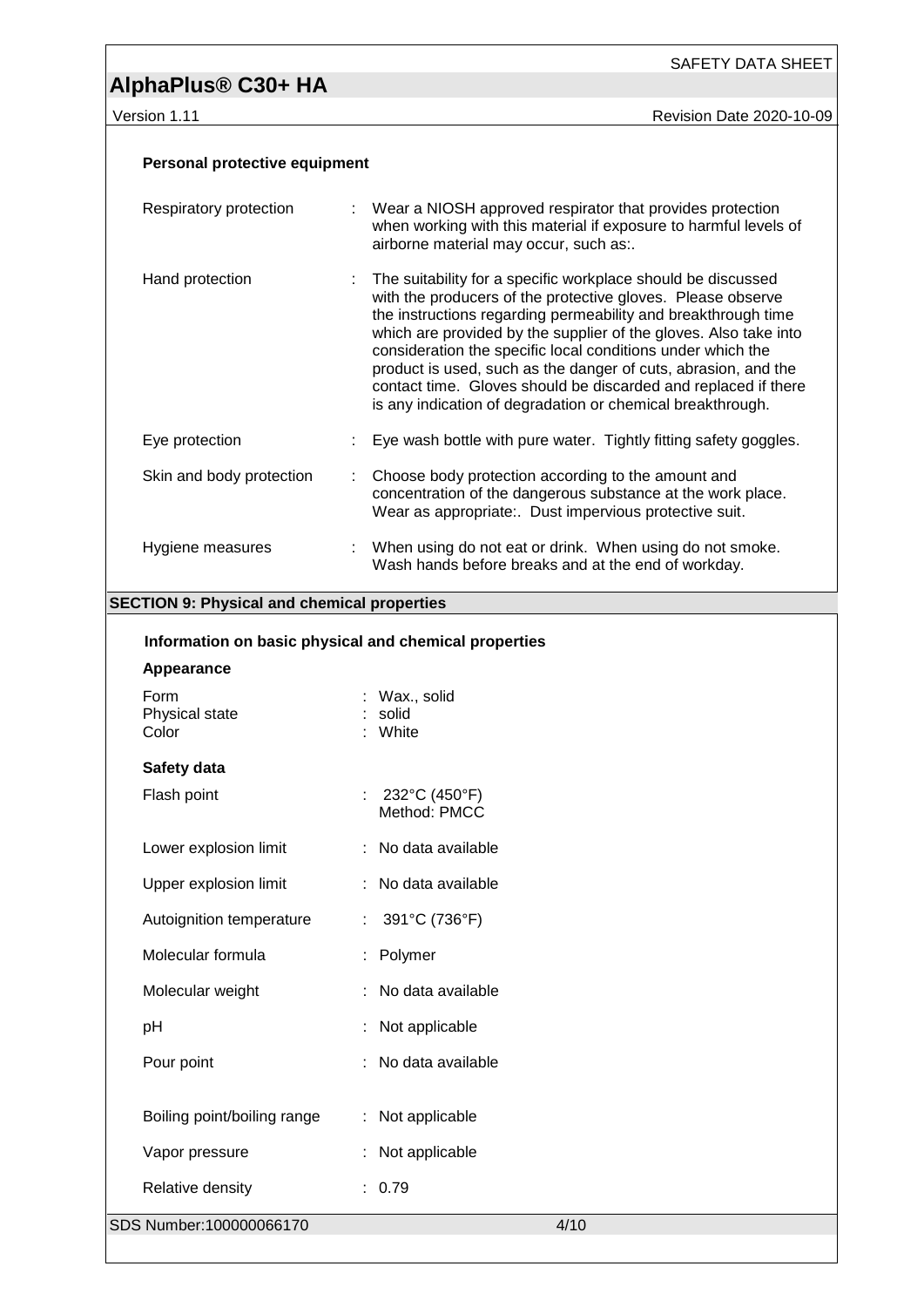| AlphaPlus® C30+ HA                               | SAFETY DATA SHEET                                                                                                                          |  |
|--------------------------------------------------|--------------------------------------------------------------------------------------------------------------------------------------------|--|
| Version 1.11                                     | Revision Date 2020-10-09                                                                                                                   |  |
|                                                  | at 15.6 °C (60.1 °F)                                                                                                                       |  |
| Density                                          | : 0.83 G/ML                                                                                                                                |  |
| Water solubility                                 | : Soluble in hydrocarbon solvents; insoluble in water.                                                                                     |  |
| Partition coefficient: n-<br>octanol/water       | : No data available                                                                                                                        |  |
| Viscosity, kinematic                             | $: 7.4 \text{ cSt}$<br>at 99°C (210°F)                                                                                                     |  |
| Relative vapor density                           | : Not applicable                                                                                                                           |  |
| Evaporation rate                                 | : Not applicable                                                                                                                           |  |
| <b>SECTION 10: Stability and reactivity</b>      |                                                                                                                                            |  |
|                                                  |                                                                                                                                            |  |
| <b>Reactivity</b>                                | : Stable at normal ambient temperature and pressure.                                                                                       |  |
| <b>Chemical stability</b>                        | This material is considered stable under normal ambient and<br>anticipated storage and handling conditions of temperature<br>and pressure. |  |
| Possibility of hazardous reactions               |                                                                                                                                            |  |
| <b>Hazardous reactions</b>                       | : Hazardous reactions: Hazardous polymerization does not<br>occur.                                                                         |  |
|                                                  | Further information: No decomposition if stored and applied as<br>directed.                                                                |  |
|                                                  | Hazardous reactions: Reacts violently with water.                                                                                          |  |
| <b>Conditions to avoid</b>                       | : No data available.                                                                                                                       |  |
| <b>Materials to avoid</b>                        | : May react with oxygen and strong oxidizing agents, such as<br>chlorates, nitrates, peroxides, etc.                                       |  |
| <b>Hazardous decomposition</b><br>products       | : No data available                                                                                                                        |  |
| Other data                                       | : No decomposition if stored normally.                                                                                                     |  |
| <b>SECTION 11: Toxicological information</b>     |                                                                                                                                            |  |
| AlphaPlus® C30+ HA<br><b>Acute oral toxicity</b> | LD50: > 2.0 g/kg<br>Species: Rat<br>Sex: Not Specified                                                                                     |  |
| AlphaPlus® C30+ HA                               |                                                                                                                                            |  |
| SDS Number:100000066170                          | 5/10                                                                                                                                       |  |
|                                                  |                                                                                                                                            |  |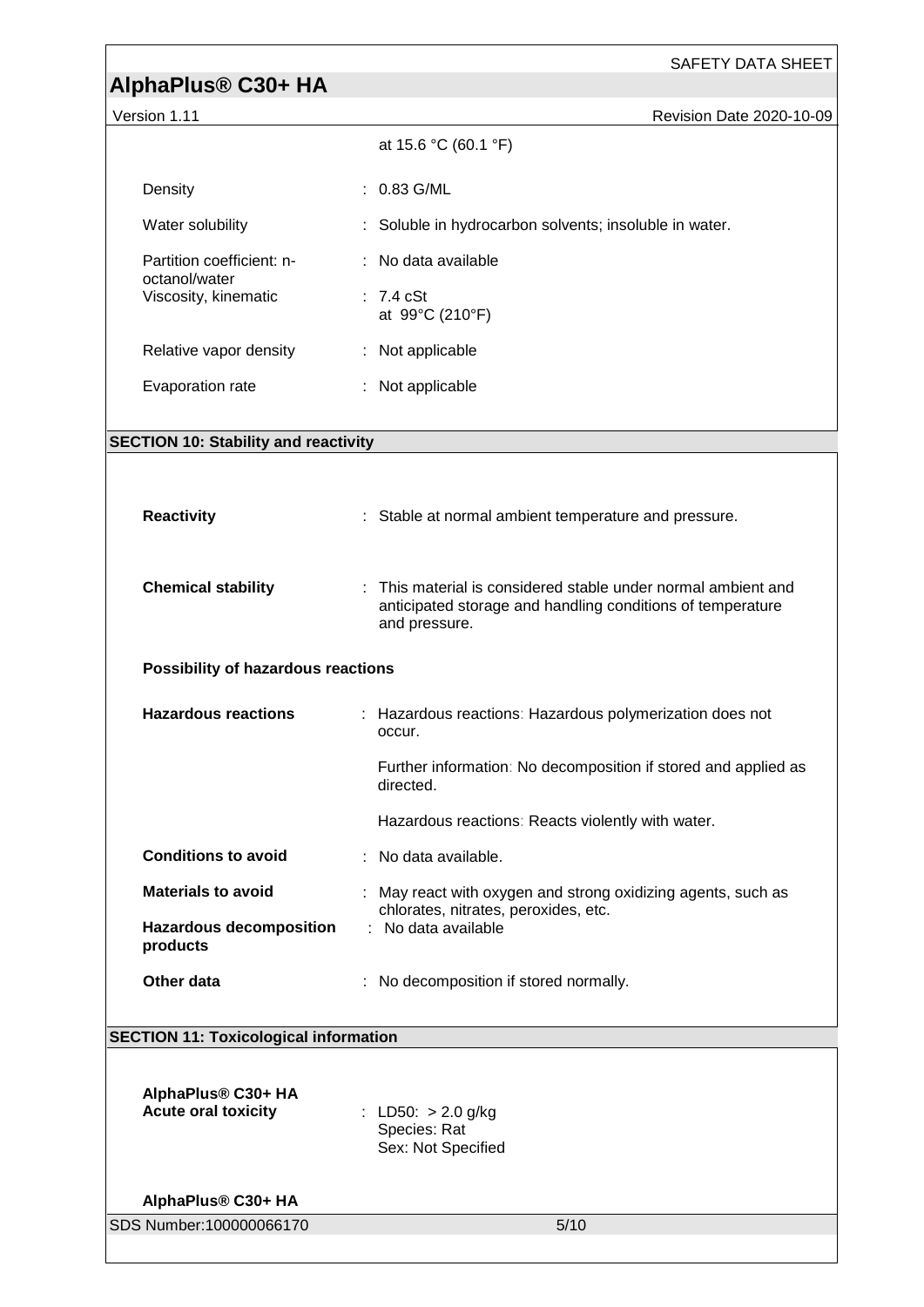|                                                                                                                                                                                                                                                                                                                                                                                                                                                                                                                           | SAFETY DATA SHEET                                                                                                                                                      |  |
|---------------------------------------------------------------------------------------------------------------------------------------------------------------------------------------------------------------------------------------------------------------------------------------------------------------------------------------------------------------------------------------------------------------------------------------------------------------------------------------------------------------------------|------------------------------------------------------------------------------------------------------------------------------------------------------------------------|--|
| AlphaPlus <sup>®</sup> C30+ HA                                                                                                                                                                                                                                                                                                                                                                                                                                                                                            |                                                                                                                                                                        |  |
| Version 1.11                                                                                                                                                                                                                                                                                                                                                                                                                                                                                                              | Revision Date 2020-10-09                                                                                                                                               |  |
| <b>Acute inhalation toxicity</b>                                                                                                                                                                                                                                                                                                                                                                                                                                                                                          | : LC50: not known                                                                                                                                                      |  |
| AlphaPlus® C30+ HA<br><b>Acute dermal toxicity</b>                                                                                                                                                                                                                                                                                                                                                                                                                                                                        | $:$ LD50: PNT                                                                                                                                                          |  |
| AlphaPlus® C30+ HA<br><b>Aspiration toxicity</b>                                                                                                                                                                                                                                                                                                                                                                                                                                                                          | : No aspiration toxicity classification.                                                                                                                               |  |
| <b>SECTION 12: Ecological information</b>                                                                                                                                                                                                                                                                                                                                                                                                                                                                                 |                                                                                                                                                                        |  |
|                                                                                                                                                                                                                                                                                                                                                                                                                                                                                                                           |                                                                                                                                                                        |  |
| Biodegradability                                                                                                                                                                                                                                                                                                                                                                                                                                                                                                          | : This material is not expected to be readily biodegradable.                                                                                                           |  |
| Elimination information (persistence and degradability)<br><b>Ecotoxicology Assessment</b>                                                                                                                                                                                                                                                                                                                                                                                                                                |                                                                                                                                                                        |  |
| Short-term (acute) aquatic<br>hazard                                                                                                                                                                                                                                                                                                                                                                                                                                                                                      | : This product has no known ecotoxicological effects.                                                                                                                  |  |
| <b>SECTION 13: Disposal considerations</b>                                                                                                                                                                                                                                                                                                                                                                                                                                                                                |                                                                                                                                                                        |  |
|                                                                                                                                                                                                                                                                                                                                                                                                                                                                                                                           | The information in this SDS pertains only to the product as shipped.                                                                                                   |  |
| Use material for its intended purpose or recycle if possible. This material, if it must be discarded,<br>may meet the criteria of a hazardous waste as defined by US EPA under RCRA (40 CFR 261) or<br>other State and local regulations. Measurement of certain physical properties and analysis for<br>regulated components may be necessary to make a correct determination. If this material is<br>classified as a hazardous waste, federal law requires disposal at a licensed hazardous waste<br>disposal facility. |                                                                                                                                                                        |  |
| Product                                                                                                                                                                                                                                                                                                                                                                                                                                                                                                                   | Do not dispose of waste into sewer. Do not contaminate<br>ponds, waterways or ditches with chemical or used container.<br>Send to a licensed waste management company. |  |
| Contaminated packaging                                                                                                                                                                                                                                                                                                                                                                                                                                                                                                    | : Empty remaining contents. Dispose of as unused product.<br>Do not re-use empty containers.                                                                           |  |
| <b>SECTION 14: Transport information</b>                                                                                                                                                                                                                                                                                                                                                                                                                                                                                  |                                                                                                                                                                        |  |
|                                                                                                                                                                                                                                                                                                                                                                                                                                                                                                                           | The shipping descriptions shown here are for bulk shipments only, and may not apply to<br>shipments in non-bulk packages (see regulatory definition).                  |  |
| Consult the appropriate domestic or international mode-specific and quantity-specific Dangerous<br>Goods Regulations for additional shipping description requirements (e.g., technical name or names,<br>etc.) Therefore, the information shown here, may not always agree with the bill of lading shipping<br>description for the material. Flashpoints for the material may vary slightly between the SDS and the<br>bill of lading.                                                                                    |                                                                                                                                                                        |  |
| US DOT (UNITED STATES DEPARTMENT OF TRANSPORTATION)<br>NOT REGULATED AS A HAZARDOUS MATERIAL OR DANGEROUS GOODS FOR<br>TRANSPORTATION BY THIS AGENCY.                                                                                                                                                                                                                                                                                                                                                                     |                                                                                                                                                                        |  |
|                                                                                                                                                                                                                                                                                                                                                                                                                                                                                                                           | When shipment is offered for transport at or above 100°C it is regulated as:                                                                                           |  |
| SDS Number:100000066170                                                                                                                                                                                                                                                                                                                                                                                                                                                                                                   | 6/10                                                                                                                                                                   |  |
|                                                                                                                                                                                                                                                                                                                                                                                                                                                                                                                           |                                                                                                                                                                        |  |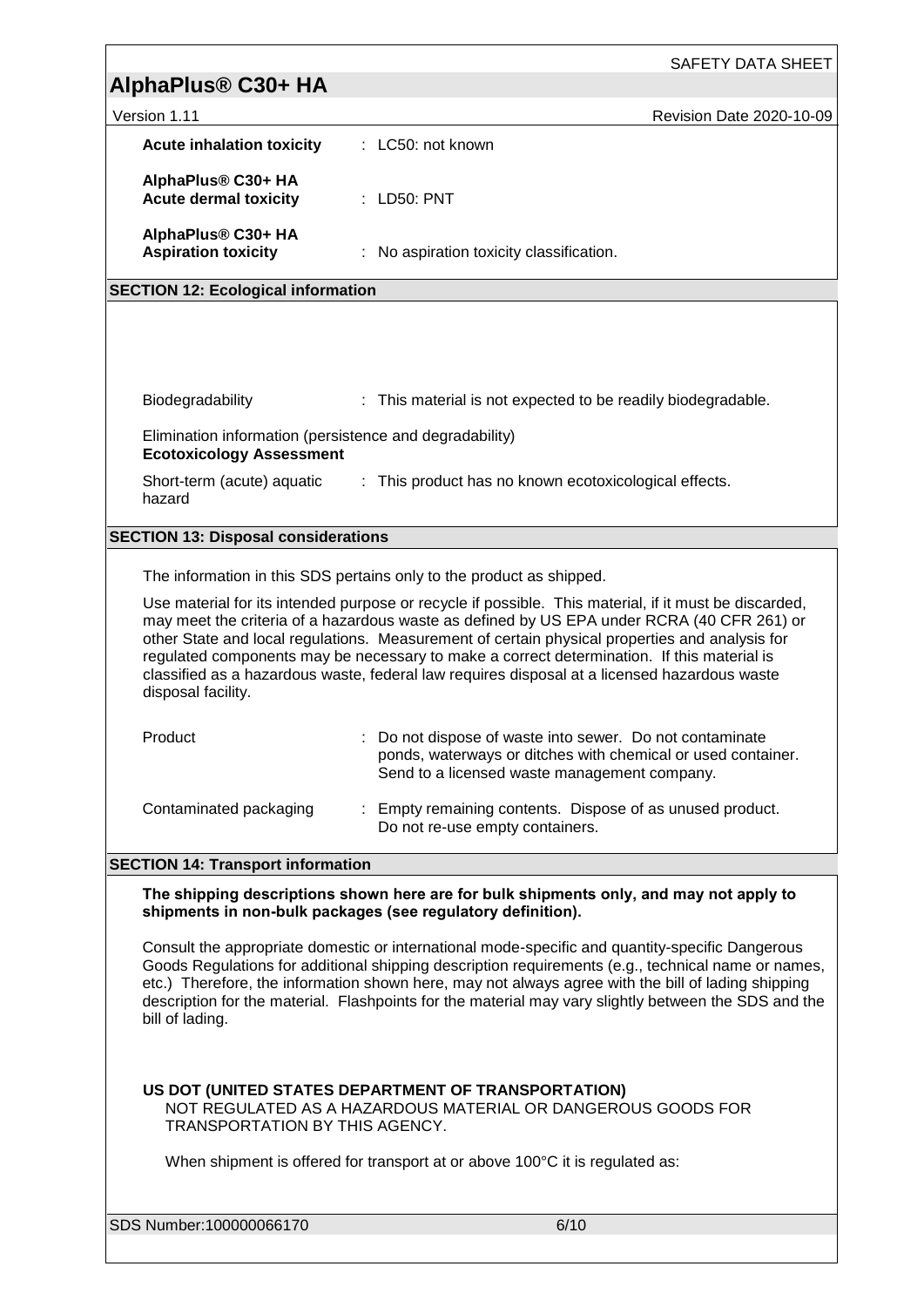SAFETY DATA SHEET

Version 1.11 **New Strategies 2020-10-09** Revision Date 2020-10-09

UN3257, ELEVATED TEMPERATURE LIQUID, N.O.S., (ALPHA OLEFIN FRACTION, C30+ HA) , 9, III

## **IMO / IMDG (INTERNATIONAL MARITIME DANGEROUS GOODS)**

NOT REGULATED AS A HAZARDOUS MATERIAL OR DANGEROUS GOODS FOR TRANSPORTATION BY THIS AGENCY.

When shipment is offered for transport at or above 100°C it is regulated as:

UN3257, ELEVATED TEMPERATURE LIQUID, N.O.S., (ALPHA OLEFIN FRACTION, C30+ HA) , 9, III (232°C)

#### **IATA (INTERNATIONAL AIR TRANSPORT ASSOCIATION)**

NOT REGULATED AS A HAZARDOUS MATERIAL OR DANGEROUS GOODS FOR TRANSPORTATION BY THIS AGENCY.

When shipment is offered for transport at or above 100°C it is regulated as:

UN3257, 9: NOT PERMITTED FOR TRANSPORT

#### **ADR (AGREEMENT ON DANGEROUS GOODS BY ROAD (EUROPE))**

NOT REGULATED AS A HAZARDOUS MATERIAL OR DANGEROUS GOODS FOR TRANSPORTATION BY THIS AGENCY.

When shipment is offered for transport at or above 100°C it is regulated as:

UN3257, ELEVATED TEMPERATURE LIQUID, N.O.S., (ALPHA OLEFIN FRACTION,  $C30+HA$ , 9, III,  $(D)$ 

#### **RID (REGULATIONS CONCERNING THE INTERNATIONAL TRANSPORT OF DANGEROUS GOODS (EUROPE))**

NOT REGULATED AS A HAZARDOUS MATERIAL OR DANGEROUS GOODS FOR TRANSPORTATION BY THIS AGENCY.

When shipment is offered for transport at or above 100°C it is regulated as:

UN3257, ELEVATED TEMPERATURE LIQUID, N.O.S., (ALPHA OLEFIN FRACTION, C30+ HA) , 9, III

#### **ADN (EUROPEAN AGREEMENT CONCERNING THE INTERNATIONAL CARRIAGE OF DANGEROUS GOODS BY INLAND WATERWAYS)**

NOT REGULATED AS A HAZARDOUS MATERIAL OR DANGEROUS GOODS FOR TRANSPORTATION BY THIS AGENCY.

When shipment is offered for transport at or above 100°C it is regulated as:

UN3257, ELEVATED TEMPERATURE LIQUID, N.O.S., (ALPHA OLEFIN FRACTION, C30+ HA) , 9, III

SDS Number:100000066170 7/10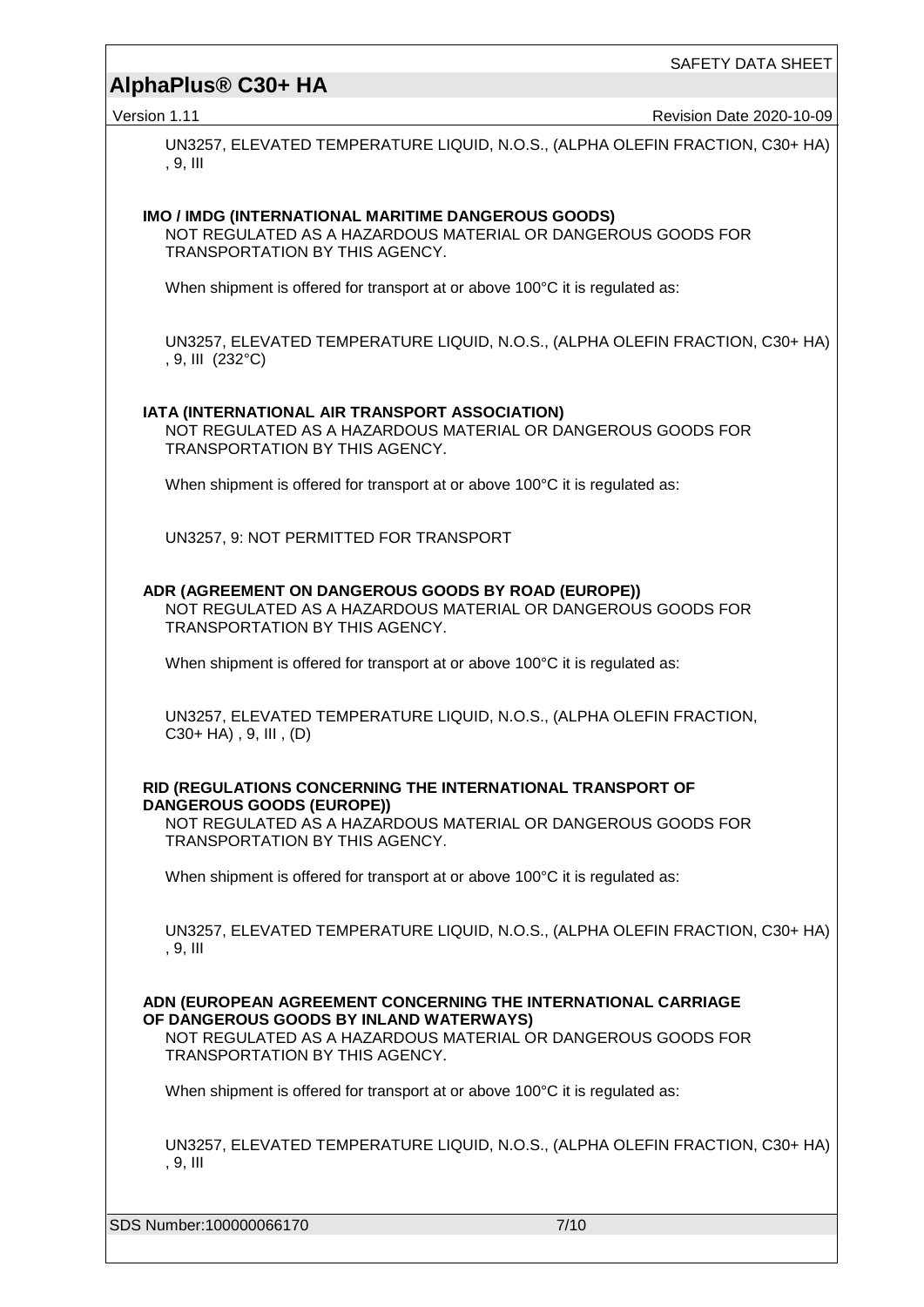SAFETY DATA SHEET

Version 1.11 **Version 1.11** Revision Date 2020-10-09

| Transport in bulk according to Annex II of MARPOL 73/78 and the IBC Code                                                                                                                                      |                                                                                                                                                                                           |  |  |
|---------------------------------------------------------------------------------------------------------------------------------------------------------------------------------------------------------------|-------------------------------------------------------------------------------------------------------------------------------------------------------------------------------------------|--|--|
| <b>SECTION 15: Regulatory information</b>                                                                                                                                                                     |                                                                                                                                                                                           |  |  |
| <b>National legislation</b>                                                                                                                                                                                   |                                                                                                                                                                                           |  |  |
| SARA 311/312 Hazards                                                                                                                                                                                          | : No SARA Hazards                                                                                                                                                                         |  |  |
| <b>EPCRA - EMERGENCY PLANNING COMMUNITY RIGHT - TO - KNOW</b>                                                                                                                                                 |                                                                                                                                                                                           |  |  |
| <b>CERCLA Reportable</b><br>Quantity                                                                                                                                                                          | : This material does not contain any components with a CERCLA<br>RQ.                                                                                                                      |  |  |
| SARA 302 Reportable<br>Quantity                                                                                                                                                                               | : This material does not contain any components with a SARA<br>302 RQ.                                                                                                                    |  |  |
| SARA 302 Threshold<br>÷.<br><b>Planning Quantity</b>                                                                                                                                                          | No chemicals in this material are subject to the reporting<br>requirements of SARA Title III, Section 302.                                                                                |  |  |
| SARA 304 Reportable<br>Quantity                                                                                                                                                                               | : This material does not contain any components with a section<br>304 EHS RQ.                                                                                                             |  |  |
| SARA 313 Components                                                                                                                                                                                           | : This material does not contain any chemical components with<br>known CAS numbers that exceed the threshold (De Minimis)<br>reporting levels established by SARA Title III, Section 313. |  |  |
| <b>Clean Air Act</b>                                                                                                                                                                                          |                                                                                                                                                                                           |  |  |
| Ozone-Depletion<br>: This product neither contains, nor was manufactured with a Class I or<br>Potential<br>Class II ODS as defined by the U.S. Clean Air Act Section 602 (40 CFR<br>82, Subpt. A, App.A + B). |                                                                                                                                                                                           |  |  |
| This product does not contain any hazardous air pollutants (HAP), as defined by the U.S. Clean Air<br>Act Section 112 (40 CFR 61).                                                                            |                                                                                                                                                                                           |  |  |
| This product does not contain any chemicals listed under the U.S. Clean Air Act Section 112(r) for<br>Accidental Release Prevention (40 CFR 68.130, Subpart F).                                               |                                                                                                                                                                                           |  |  |
| Intermediate or Final VOC's (40 CFR 60.489).                                                                                                                                                                  | This product does not contain any chemicals listed under the U.S. Clean Air Act Section 111 SOCMI                                                                                         |  |  |
| SDS Number:100000066170                                                                                                                                                                                       | 8/10                                                                                                                                                                                      |  |  |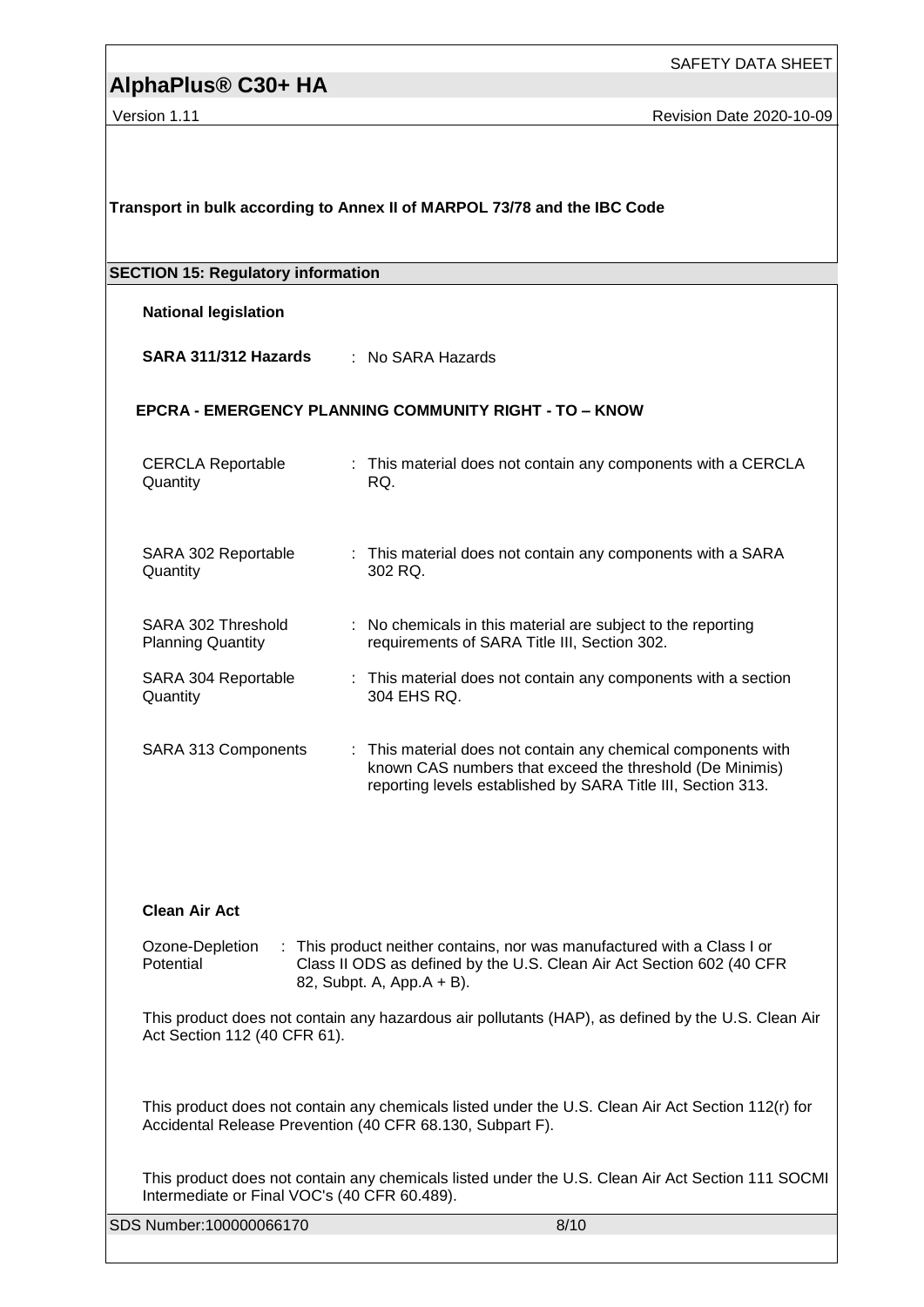SAFETY DATA SHEET

Version 1.11 **Version 1.11** Revision Date 2020-10-09

| <b>US State Regulations</b>                                                                                                                                                                        |                                                                                                                                                                                                                                                                                                                                                                                                                                                                                                                                                                                                                                                                                                                                                                                                                                                       |  |  |
|----------------------------------------------------------------------------------------------------------------------------------------------------------------------------------------------------|-------------------------------------------------------------------------------------------------------------------------------------------------------------------------------------------------------------------------------------------------------------------------------------------------------------------------------------------------------------------------------------------------------------------------------------------------------------------------------------------------------------------------------------------------------------------------------------------------------------------------------------------------------------------------------------------------------------------------------------------------------------------------------------------------------------------------------------------------------|--|--|
| Pennsylvania Right To Know                                                                                                                                                                         | No components are subject to the Pennsylvania Right to Know<br>Act.                                                                                                                                                                                                                                                                                                                                                                                                                                                                                                                                                                                                                                                                                                                                                                                   |  |  |
| New Jersey Right To Know                                                                                                                                                                           | : No components are subject to the New Jersey Right to Know<br>Act.                                                                                                                                                                                                                                                                                                                                                                                                                                                                                                                                                                                                                                                                                                                                                                                   |  |  |
| California Prop. 65<br>Components                                                                                                                                                                  | : This product does not contain any chemicals known to the State<br>of California to cause cancer, birth, or any other reproductive<br>defects.                                                                                                                                                                                                                                                                                                                                                                                                                                                                                                                                                                                                                                                                                                       |  |  |
| <b>Notification status</b><br>Europe REACH<br>Switzerland CH INV<br>United States of America (USA)<br><b>TSCA</b><br>Canada DSL<br>Australia AICS<br>New Zealand NZIoC<br>Japan ENCS<br>Korea KECI | On the inventory, or in compliance with the inventory<br>Not in compliance with the inventory<br>On or in compliance with the active portion of the<br><b>TSCA</b> inventory<br>All components of this product are on the Canadian<br><b>DSL</b><br>On the inventory, or in compliance with the inventory<br>On the inventory, or in compliance with the inventory<br>On the inventory, or in compliance with the inventory<br>Notification number: (2)-27<br>All substances in this product were registered, notified<br>to be registered, or exempted from registration by<br>CPChem through an Only Representative according to<br>K-REACH regulations. Importation of this product is<br>permitted if the Korean Importer of Record was<br>included on CPChem's notifications or if the Importer of<br>Record themselves notified the substances. |  |  |
| Philippines PICCS<br>China IECSC<br>Taiwan TCSI                                                                                                                                                    | Not in compliance with the inventory<br>On the inventory, or in compliance with the inventory<br>On the inventory, or in compliance with the inventory                                                                                                                                                                                                                                                                                                                                                                                                                                                                                                                                                                                                                                                                                                |  |  |
| <b>SECTION 16: Other information</b>                                                                                                                                                               |                                                                                                                                                                                                                                                                                                                                                                                                                                                                                                                                                                                                                                                                                                                                                                                                                                                       |  |  |
| <b>NFPA Classification</b>                                                                                                                                                                         | Health Hazard: 0<br>Fire Hazard: 1<br>Reactivity Hazard: 0<br>1<br>0<br>$\bf{0}$                                                                                                                                                                                                                                                                                                                                                                                                                                                                                                                                                                                                                                                                                                                                                                      |  |  |
| SDS Number:100000066170                                                                                                                                                                            | 9/10                                                                                                                                                                                                                                                                                                                                                                                                                                                                                                                                                                                                                                                                                                                                                                                                                                                  |  |  |
|                                                                                                                                                                                                    |                                                                                                                                                                                                                                                                                                                                                                                                                                                                                                                                                                                                                                                                                                                                                                                                                                                       |  |  |